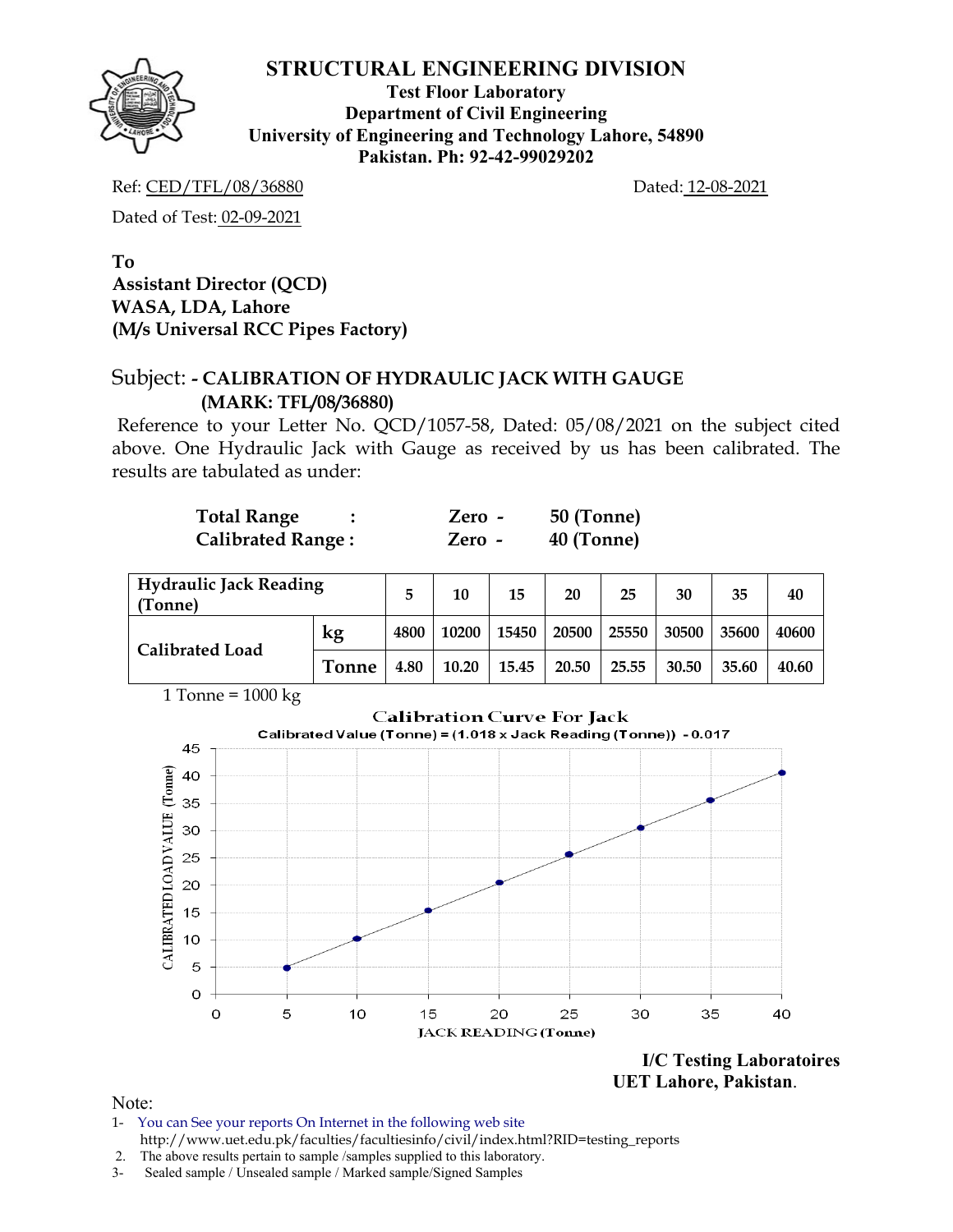![](_page_1_Picture_1.jpeg)

**Test Floor Laboratory Department of Civil Engineering University of Engineering and Technology Lahore, 54890 Pakistan. Ph: 92-42-99029202** 

To, Resident Engineer ACES Ring Road, - Rumanza Golf Course, DHA Multan (RGC)(NLC)

| Reference # CED/TFL 36955 (Dr. Qasim Khan)              | Dated: 27-08-2021 |
|---------------------------------------------------------|-------------------|
| Reference of the request letter $\#$ ACES-DHAM-GCRR-391 | Dated: 23-08-2021 |

# **Tension Test Report** (Page – 1/3)

Date of Test 02-09-2021 Gauge length 2 inches<br>Description Metal Bea

Metal Beam Guard Rail Strip Tensile Test as per AASHTOO M-180

| Sr. No.                  | Designation<br>(mm) | Size of Strip<br>(cm)    | <b>X</b> Section<br>Area<br>(cm <sup>2</sup> ) | <b>Yield load</b><br>(kg)                | <b>Breaking</b><br>Load<br>(kg) | <b>Yield Stress</b><br>(kg/cm <sup>2</sup> ) | Ultimate<br><b>Stress</b><br>(kg/cm <sup>2</sup> ) | Elongation<br>(in)       | % Elongation             | Remarks |
|--------------------------|---------------------|--------------------------|------------------------------------------------|------------------------------------------|---------------------------------|----------------------------------------------|----------------------------------------------------|--------------------------|--------------------------|---------|
| 1                        | <b>Metal Beam</b>   | 2.670x0.30               | 0.80                                           | 2670                                     | 5680                            | 3333                                         | 7091                                               | 0.30                     | 15.00                    |         |
| $\overline{2}$           | <b>Guard Rail</b>   | 2.665x0.30               | 0.80                                           | 2700                                     | 5500                            | 3377                                         | 6879                                               | 0.20                     | 10.00                    |         |
| $\overline{\phantom{a}}$ |                     | $\blacksquare$           | $\qquad \qquad \blacksquare$                   | $\blacksquare$                           | $\overline{\phantom{a}}$        | $\overline{\phantom{a}}$                     | $\overline{\phantom{0}}$                           | $\overline{\phantom{a}}$ | $\overline{\phantom{a}}$ |         |
| $\overline{\phantom{a}}$ |                     | $\overline{\phantom{0}}$ | $\qquad \qquad \blacksquare$                   | $\overline{\phantom{a}}$                 | $\overline{\phantom{a}}$        | $\overline{\phantom{a}}$                     | $\overline{\phantom{0}}$                           | $\blacksquare$           | $\overline{\phantom{a}}$ |         |
| $\blacksquare$           |                     |                          | $\overline{\phantom{a}}$                       | $\overline{\phantom{a}}$                 | $\blacksquare$                  | $\qquad \qquad \blacksquare$                 | $\qquad \qquad \blacksquare$                       | $\overline{\phantom{a}}$ | $\blacksquare$           |         |
| $\overline{\phantom{a}}$ |                     |                          | $\qquad \qquad \blacksquare$                   | $\overline{a}$                           | $\overline{\phantom{a}}$        |                                              | $\qquad \qquad \blacksquare$                       | $\overline{\phantom{a}}$ | $\overline{\phantom{a}}$ |         |
|                          |                     |                          | $\qquad \qquad \blacksquare$                   |                                          | $\overline{\phantom{0}}$        | ٠                                            | $\qquad \qquad \blacksquare$                       | $\overline{\phantom{a}}$ | $\overline{a}$           |         |
|                          |                     |                          |                                                |                                          |                                 |                                              | $\qquad \qquad \blacksquare$                       | $\overline{\phantom{0}}$ | $\overline{\phantom{0}}$ |         |
|                          |                     |                          |                                                | <b>Only Two Samples for Tensile Test</b> |                                 |                                              |                                                    |                          |                          |         |
|                          |                     |                          |                                                |                                          |                                 |                                              |                                                    |                          |                          |         |
|                          |                     |                          |                                                | <b>Bend Test</b>                         |                                 |                                              |                                                    |                          |                          |         |
|                          |                     |                          |                                                |                                          |                                 |                                              |                                                    |                          |                          |         |
|                          |                     |                          |                                                |                                          |                                 |                                              |                                                    |                          |                          |         |
|                          |                     |                          |                                                |                                          |                                 |                                              |                                                    |                          |                          |         |

**I/C Testing Laboratoires UET Lahore, Pakistan**.

- 1- You can See your reports On Internet in the following web site http://www.uet.edu.pk/faculties/facultiesinfo/civil/index.html?RID=testing\_reports
- 2. The above results pertain to sample /samples supplied to this laboratory.
- 3- Sealed sample / Unsealed sample / Marked sample/Signed Samples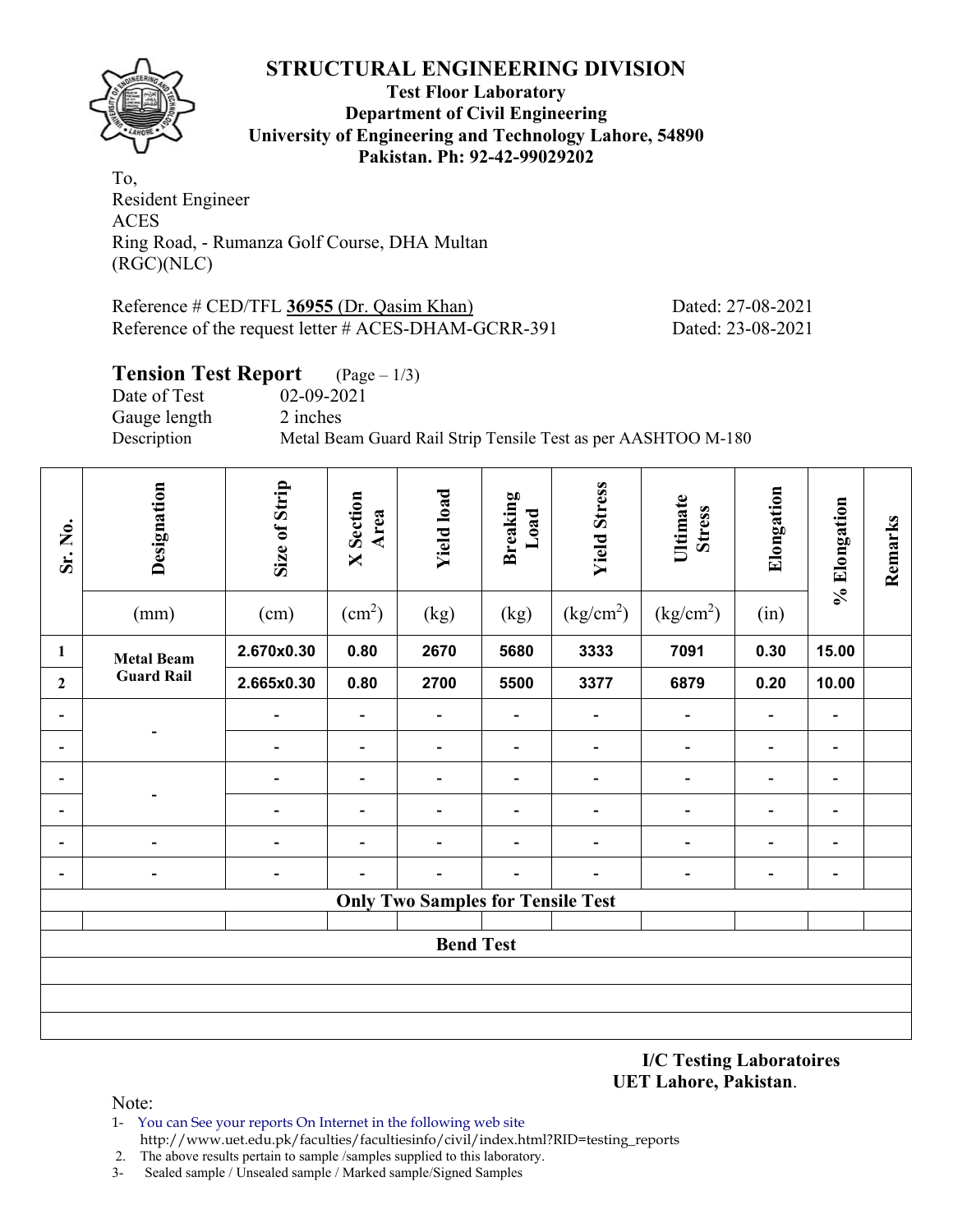![](_page_2_Picture_1.jpeg)

**Test Floor Laboratory Department of Civil Engineering University of Engineering and Technology Lahore, 54890 Pakistan. Ph: 92-42-99029202** 

To, Resident Engineer ACES Ring Road, - Rumanza Golf Course, DHA Multan (RGC)(NLC)

| Reference # CED/TFL 36955 (Dr. Qasim Khan)           | Dated: 27-08-2021 |
|------------------------------------------------------|-------------------|
| Reference of the request letter # ACES-DHAM-GCRR-391 | Dated: 23-08-2021 |

# **Tension Test Report** (Page – 2/3) Date of Test 02-09-2021

Gauge length 2 inches<br>Description Guard Ra Guard Rail Post Strip Tensile Test as per ASTM A183

| Sr. No.        | Designation              | Size of Strip            | <b>X</b> Section<br>Area     | <b>Yield load</b>                        | <b>Breaking</b><br>Load      | <b>Yield Stress</b>          | Ultimate<br><b>Stress</b>    | Elongation               | % Elongation                 | Remarks |
|----------------|--------------------------|--------------------------|------------------------------|------------------------------------------|------------------------------|------------------------------|------------------------------|--------------------------|------------------------------|---------|
|                | (mm)                     | (mm)                     | $\text{(mm}^2)$              | (kg)                                     | (kg)                         | (MPa)                        | (MPa)                        | (in)                     |                              |         |
| $\mathbf{1}$   | <b>Guard Rail Post</b>   | 26.80x7.00               | 187.60                       | 6500                                     | 9000                         | 340                          | 471                          | 0.60                     | 30.00                        |         |
| $\overline{2}$ |                          | 26.70x7.00               | 186.90                       | 6700                                     | 8900                         | 352                          | 467                          | 0.60                     | 30.00                        |         |
| -              |                          | $\overline{\phantom{a}}$ | $\overline{\phantom{a}}$     | $\overline{\phantom{a}}$                 | $\overline{\phantom{a}}$     | $\overline{\phantom{a}}$     | $\blacksquare$               | $\blacksquare$           | $\overline{\phantom{a}}$     |         |
| -              |                          | $\overline{\phantom{a}}$ | $\overline{\phantom{a}}$     | $\overline{\phantom{a}}$                 | $\qquad \qquad \blacksquare$ | $\qquad \qquad \blacksquare$ | $\overline{\phantom{a}}$     | $\overline{\phantom{a}}$ | $\blacksquare$               |         |
| -              |                          | $\overline{\phantom{a}}$ | $\blacksquare$               | $\overline{\phantom{a}}$                 | $\overline{\phantom{a}}$     | $\qquad \qquad \blacksquare$ | $\qquad \qquad \blacksquare$ | $\blacksquare$           | $\overline{\phantom{a}}$     |         |
| -              |                          | $\overline{\phantom{0}}$ | $\qquad \qquad \blacksquare$ | $\qquad \qquad \blacksquare$             | $\qquad \qquad \blacksquare$ | $\qquad \qquad \blacksquare$ | $\overline{\phantom{0}}$     | $\blacksquare$           | $\qquad \qquad \blacksquare$ |         |
| -              |                          | $\blacksquare$           | $\qquad \qquad \blacksquare$ | $\qquad \qquad \blacksquare$             | $\overline{\phantom{a}}$     | $\qquad \qquad \blacksquare$ | $\overline{\phantom{0}}$     | $\blacksquare$           | $\blacksquare$               |         |
| -              | $\overline{\phantom{0}}$ | $\blacksquare$           | $\overline{\phantom{0}}$     | $\overline{\phantom{a}}$                 | $\overline{\phantom{a}}$     | $\qquad \qquad \blacksquare$ | $\qquad \qquad \blacksquare$ | $\blacksquare$           | $\blacksquare$               |         |
|                |                          |                          |                              | <b>Only Two Samples for Tensile Test</b> |                              |                              |                              |                          |                              |         |
|                |                          |                          |                              |                                          |                              |                              |                              |                          |                              |         |
|                |                          |                          |                              | <b>Bend Test</b>                         |                              |                              |                              |                          |                              |         |
|                |                          |                          |                              |                                          |                              |                              |                              |                          |                              |         |
|                |                          |                          |                              |                                          |                              |                              |                              |                          |                              |         |
|                |                          |                          |                              |                                          |                              |                              |                              |                          |                              |         |

**I/C Testing Laboratoires UET Lahore, Pakistan**.

Note:

1- You can See your reports On Internet in the following web site http://www.uet.edu.pk/faculties/facultiesinfo/civil/index.html?RID=testing\_reports

2. The above results pertain to sample /samples supplied to this laboratory.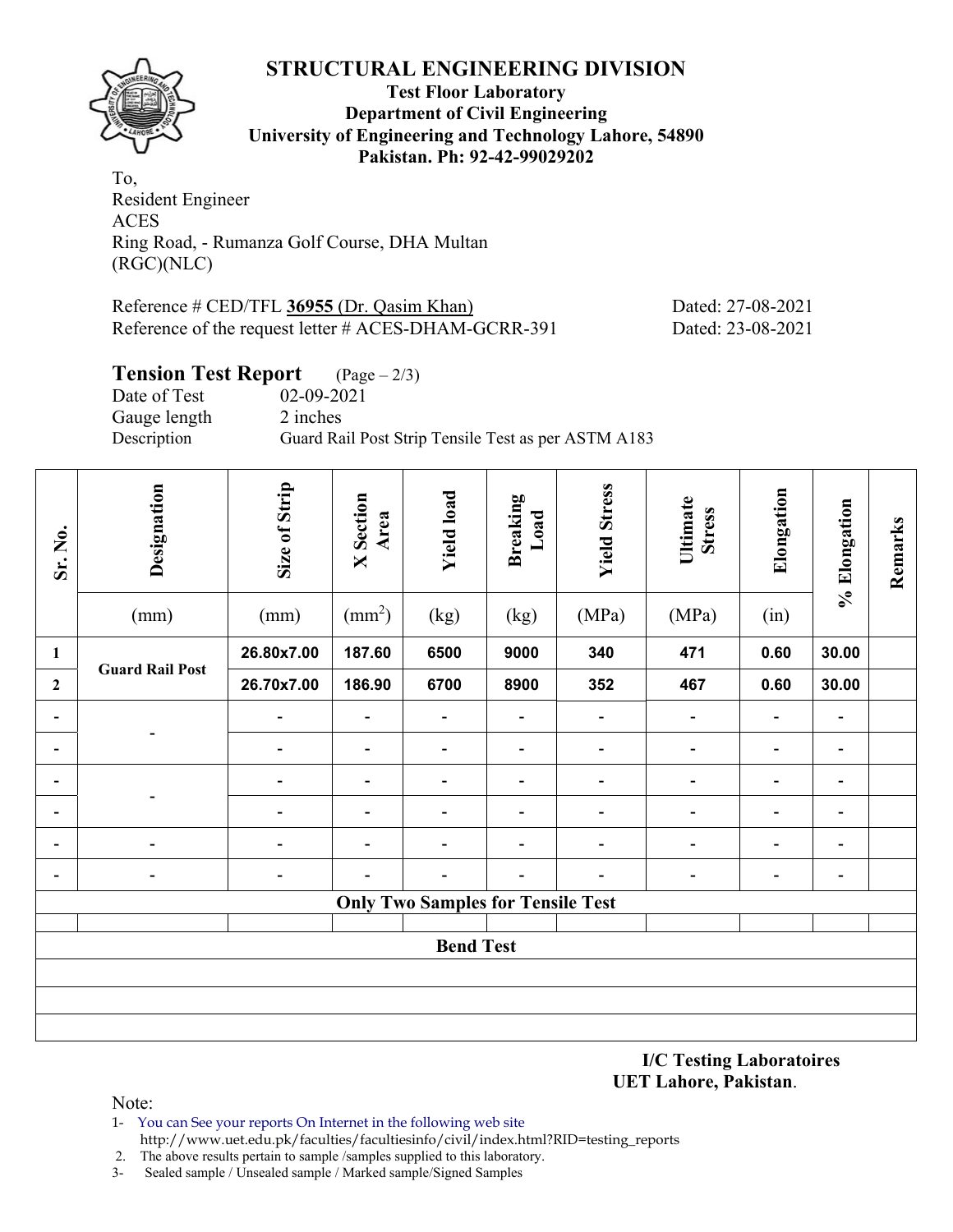![](_page_3_Picture_1.jpeg)

### **Test Floor Laboratory Department of Civil Engineering University of Engineering and Technology Lahore, 54890 Pakistan. Ph: 92-42-99029202**

To, Resident Engineer ACES Ring Road, - Rumanza Golf Course, DHA Multan (RGC)(NLC)

| Reference $\#$ CED/TFL 36955 (Dr. Qasim Khan)        | Dated: 27-08-2021 |
|------------------------------------------------------|-------------------|
| Reference of the request letter # ACES-DHAM-GCRR-391 | Dated: 23-08-2021 |

# **Size Test Report** (Page – 3/3)

Date of Test 02-09-2021

Description Metal Beam Guard Rail & Guard Rail Post thickness Test

| Sr.<br>No.       | Designation<br>(mm)          | Thickness<br>(mm)                | Remark |
|------------------|------------------------------|----------------------------------|--------|
|                  |                              |                                  |        |
| 1                | <b>Metal Beam Guard Rail</b> | 3.00                             |        |
| $\boldsymbol{2}$ | <b>Guard Rail Post</b>       | 7.00                             |        |
|                  |                              |                                  |        |
|                  |                              |                                  |        |
|                  |                              |                                  |        |
|                  |                              |                                  |        |
|                  |                              |                                  |        |
|                  |                              | <b>Only Two Samples for Test</b> |        |
|                  |                              |                                  |        |

**I/C Testing Laboratoires UET Lahore, Pakistan**.

- 1- You can See your reports On Internet in the following web site http://www.uet.edu.pk/faculties/facultiesinfo/civil/index.html?RID=testing\_reports
- 2. The above results pertain to sample /samples supplied to this laboratory.
- 3- Sealed sample / Unsealed sample / Marked sample/Signed Samples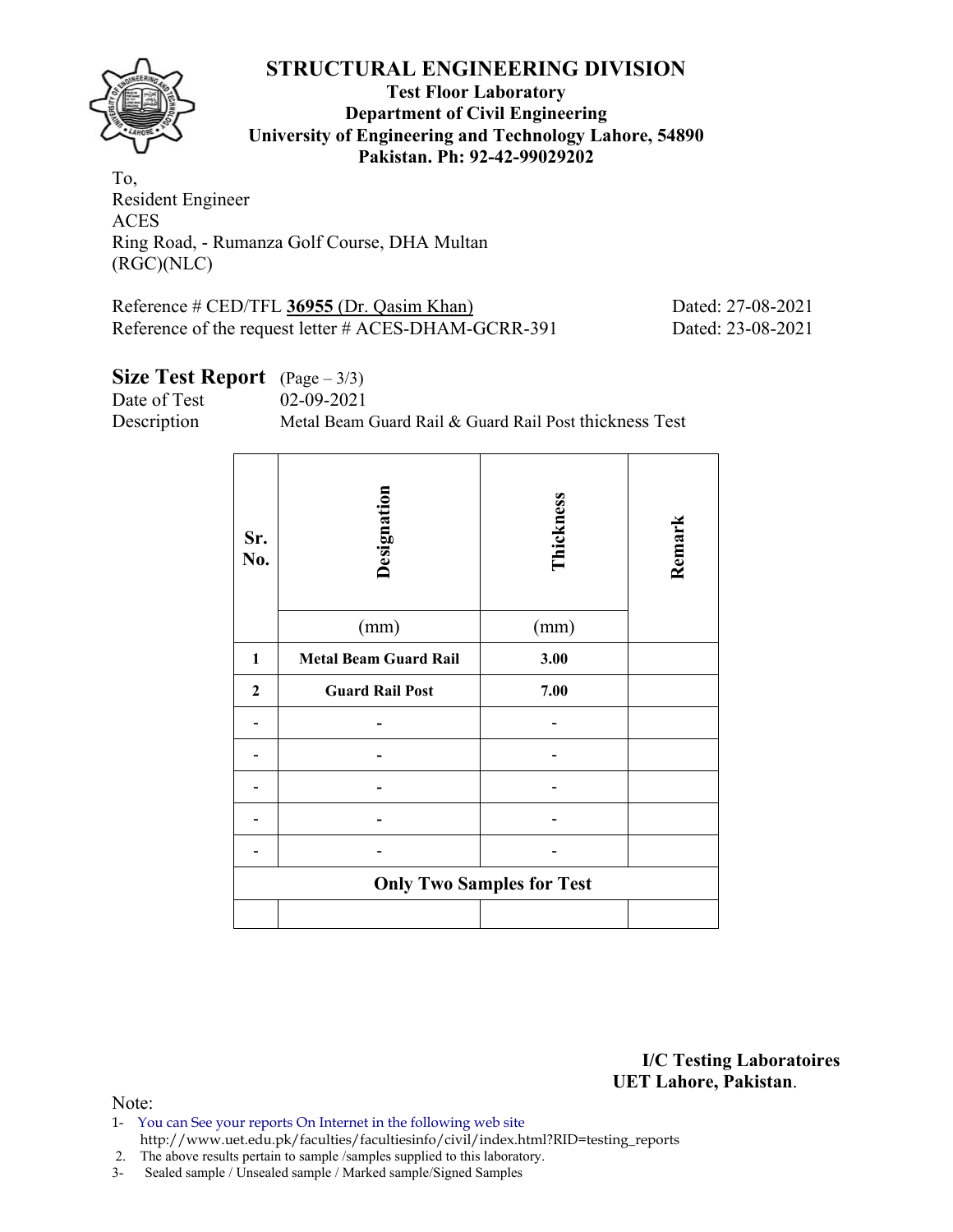![](_page_4_Picture_1.jpeg)

**Test Floor Laboratory Department of Civil Engineering University of Engineering and Technology Lahore, 54890 Pakistan. Ph: 92-42-99029202** 

To, SLT / OIC Labs DBH JVMC, DHA Valley Projects DHA Homes, Islamabad

### Reference # CED/TFL 36965 (Dr. Qasim Khan) Dated: 30-08-2021 Reference of the request letter # DBH-JVMC/QA/QC/2021/03/UET LHR Dated: 30-08-2021

# **Tension Test Report** (Page – 1/1)

Date of Test 02-09-2021 Gauge length 2 inches Description Aluminum Section Strip Tensile Test

| Sr. No.                  | Designation              | Size of Strip<br>(mm)    | <b>X</b> Section<br>Area<br>$\text{ (mm}^2\text{)}$ | <b>Yield load</b><br>(kN) | <b>Breaking</b><br>Load<br>(kN) | <b>Yield Stress</b><br>(MPa)              | Ultimate<br><b>Stress</b><br>(MPa) | Elongation<br>(in)           | % Elongation                 | Remarks |
|--------------------------|--------------------------|--------------------------|-----------------------------------------------------|---------------------------|---------------------------------|-------------------------------------------|------------------------------------|------------------------------|------------------------------|---------|
| 1                        | Aluminum                 | 21.85x1.10               | 24.04                                               | 6.42                      | 6.70                            | 267                                       | 279                                | 0.10                         | 5.00                         |         |
| $\mathbf{2}$             | <b>Section</b>           | 21.80x1.10               | 23.98                                               | 6.59                      | 6.80                            | 275                                       | 284                                | 0.15                         | 7.50                         |         |
| -                        | $\overline{\phantom{0}}$ |                          | $\blacksquare$                                      |                           | $\overline{a}$                  | $\qquad \qquad$                           | -                                  | $\qquad \qquad \blacksquare$ | $\blacksquare$               |         |
| -                        | $\blacksquare$           | $\overline{\phantom{a}}$ | $\overline{\phantom{a}}$                            | $\blacksquare$            | $\blacksquare$                  | $\overline{\phantom{a}}$                  | $\overline{\phantom{a}}$           | $\qquad \qquad$              | $\overline{\phantom{a}}$     |         |
| -                        |                          | ۰                        | $\overline{\phantom{a}}$                            | ۳                         | $\blacksquare$                  | $\overline{a}$                            | $\overline{\phantom{0}}$           | $\overline{a}$               | $\overline{\phantom{a}}$     |         |
| $\overline{\phantom{0}}$ | -                        | $\overline{\phantom{a}}$ |                                                     |                           | $\qquad \qquad$                 | $\overline{a}$                            | -                                  | $\qquad \qquad \blacksquare$ | $\qquad \qquad \blacksquare$ |         |
|                          |                          |                          |                                                     |                           |                                 | <b>'Only Two Samples for Tensile Test</b> |                                    |                              |                              |         |
|                          |                          |                          |                                                     |                           |                                 |                                           |                                    |                              |                              |         |
|                          | <b>Bend Test</b>         |                          |                                                     |                           |                                 |                                           |                                    |                              |                              |         |
|                          |                          |                          |                                                     |                           |                                 |                                           |                                    |                              |                              |         |
|                          |                          |                          |                                                     |                           |                                 |                                           |                                    |                              |                              |         |
|                          |                          |                          |                                                     |                           |                                 |                                           |                                    |                              |                              |         |

#### **I/C Testing Laboratoires UET Lahore, Pakistan**.

Note:

1- You can See your reports On Internet in the following web site http://www.uet.edu.pk/faculties/facultiesinfo/civil/index.html?RID=testing\_reports

2. The above results pertain to sample /samples supplied to this laboratory.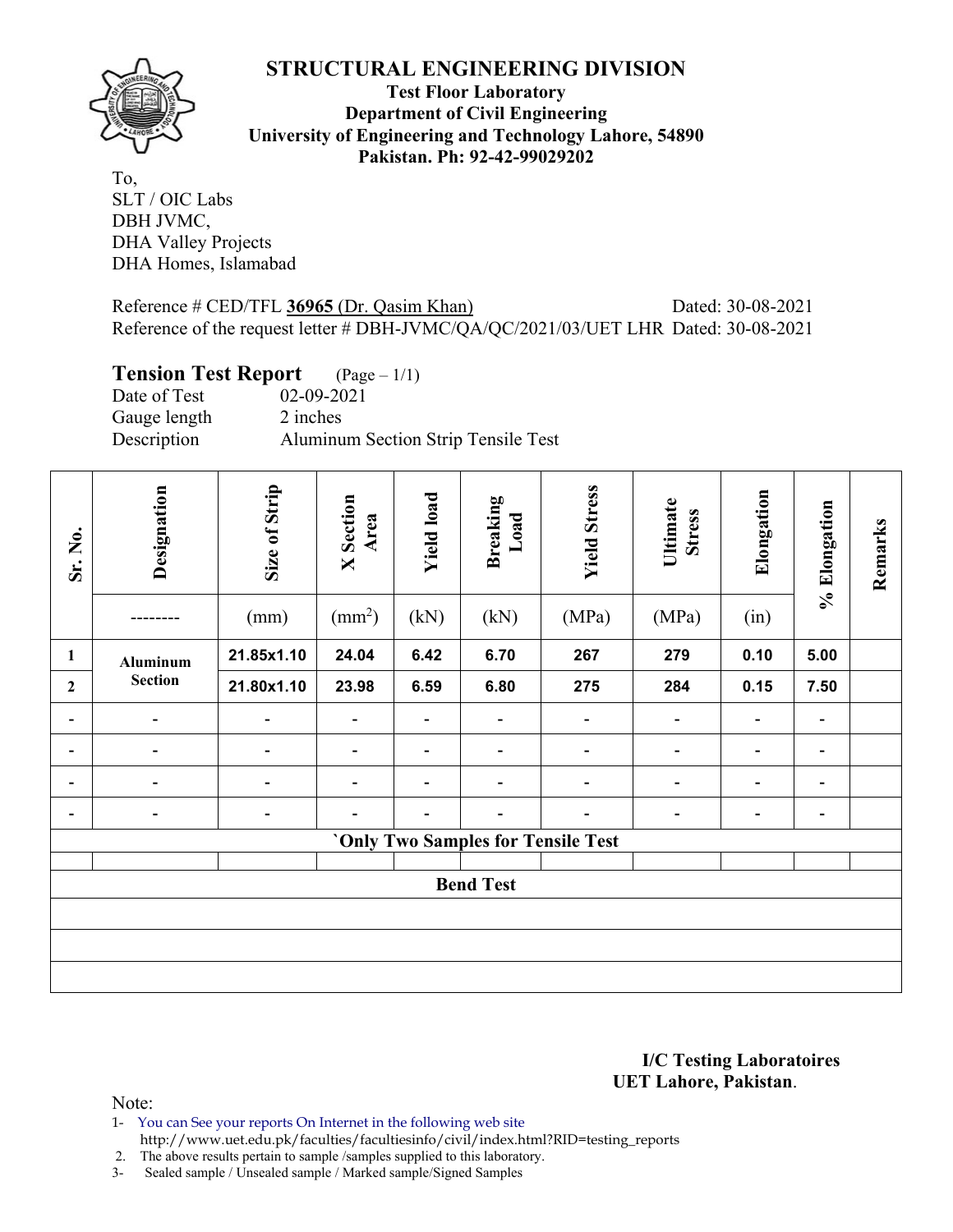![](_page_5_Picture_1.jpeg)

**Test Floor Laboratory Department of Civil Engineering University of Engineering and Technology Lahore, 54890 Pakistan. Ph: 92-42-99029202** 

To, SLT / OIC Labs DBH JVMC, DHA Valley Projects DHA Homes, Islamabad

Reference # CED/TFL **36965** (Dr. Qasim Khan) Dated: 30-08-2021 Reference of the request letter # DBH-JVMC/QA/QC/2021/03/UET LHR Dated: 30-08-2021

### **Size Test Report** (Page – 2/2)

Date of Test 02-09-2021 Description Aluminum Section thickness Test

| Sr.<br>No.   | Designation<br>(mm)     | Thickness<br>(mm)                | Remark |
|--------------|-------------------------|----------------------------------|--------|
| $\mathbf{1}$ | <b>Aluminum Section</b> | 1.10                             |        |
|              |                         |                                  |        |
|              |                         |                                  |        |
|              |                         |                                  |        |
|              |                         |                                  |        |
|              |                         |                                  |        |
|              |                         |                                  |        |
|              |                         |                                  |        |
|              |                         | <b>Only Two Samples for Test</b> |        |
|              |                         |                                  |        |

**I/C Testing Laboratoires UET Lahore, Pakistan**.

- 1- You can See your reports On Internet in the following web site http://www.uet.edu.pk/faculties/facultiesinfo/civil/index.html?RID=testing\_reports
- 2. The above results pertain to sample /samples supplied to this laboratory.
- 3- Sealed sample / Unsealed sample / Marked sample/Signed Samples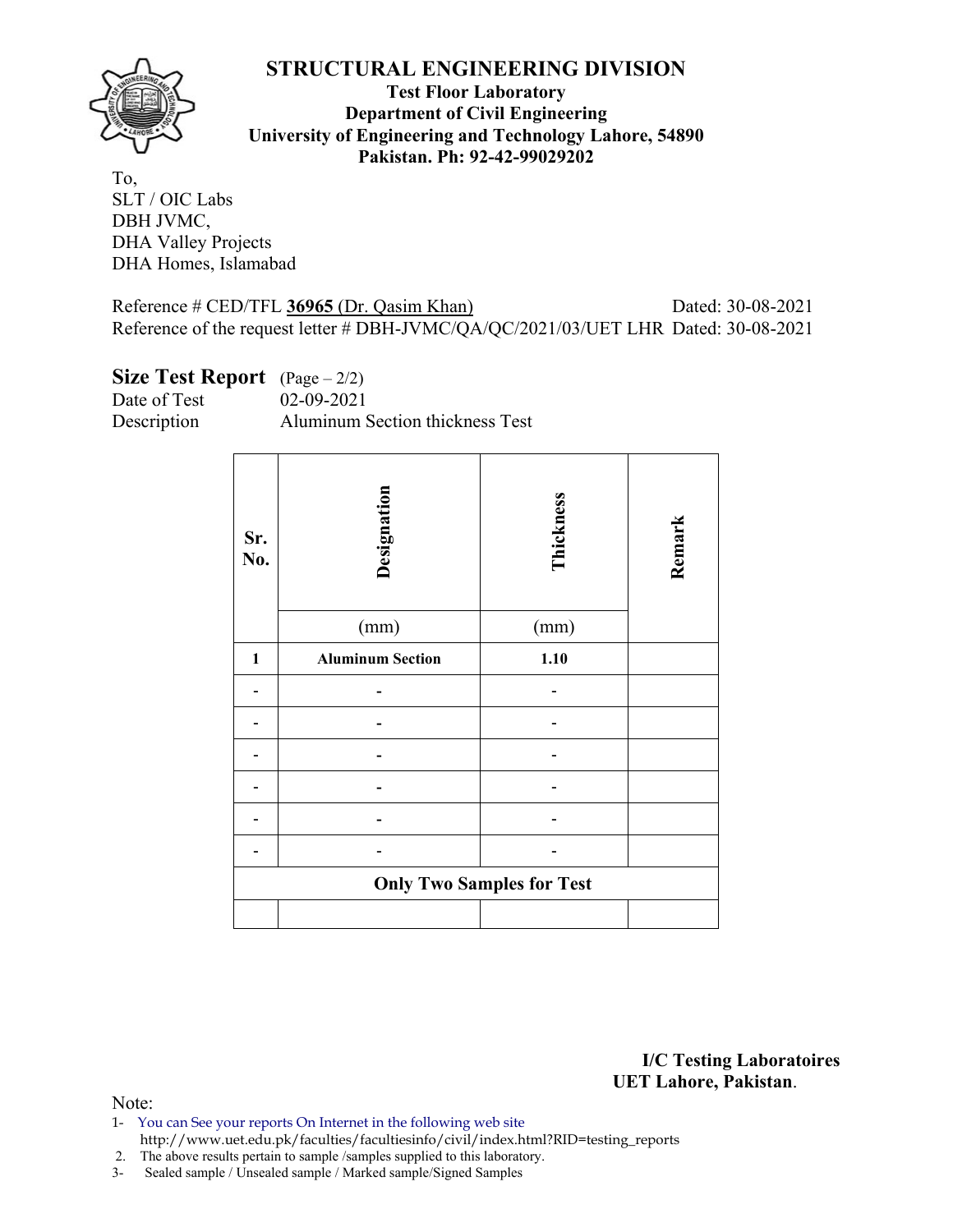![](_page_6_Picture_1.jpeg)

### **Test Floor Laboratory Department of Civil Engineering University of Engineering and Technology Lahore, 54890 Pakistan. Ph: 92-42-99029202**

To, M/S Defence Housing Authority. Lahore Cantt (Cons of Infra Dev Works at Sector-KK, DHA Phase-IV)(NBPOCH) – (M/s Reliable)

| Reference # CED/TFL 36980 (Dr. Usman Akmal)                   | Dated: 01-09-2021 |
|---------------------------------------------------------------|-------------------|
| Reference of the request letter $\# 408/241/E/Lab/125/O.H-13$ | Dated: 23-08-2021 |

# **Tension Test Report** (Page -1/1)

Date of Test 02-09-2021 Gauge length 8 inches

Description Deformed Steel Bar Tensile and Bend Test as per ASTM-A615

| Sr. No.                  | Weight                                        |                          | Diameter/<br>size |                          | Area<br>$(in^2)$ | <b>Yield load</b>        | <b>Breaking</b><br>Load |         | <b>Yield Stress</b><br>(psi)                                    |                          | <b>Ultimate Stress</b><br>(psi) | Elongation               | % Elongation                 | Remarks  |
|--------------------------|-----------------------------------------------|--------------------------|-------------------|--------------------------|------------------|--------------------------|-------------------------|---------|-----------------------------------------------------------------|--------------------------|---------------------------------|--------------------------|------------------------------|----------|
|                          | (1bs/ft)                                      | Nominal<br>$(\#)$        | Actual<br>(inch)  | Nominal                  | <b>Actual</b>    | (kg)                     | (kg)                    | Nominal | Actual                                                          | Nominal                  | Actual                          | (inch)                   |                              |          |
| $\mathbf{1}$             | 0.365                                         | 3                        | 0.370             | 0.11                     | 0.107            | 3080                     | 4740                    | 61800   | 63200                                                           | 95000                    | 97300                           | 1.50                     | 18.8                         |          |
| $\mathbf{2}$             | 0.369                                         | $\mathbf{3}$             | 0.372             | 0.11                     | 0.109            | 3110                     | 4790                    | 62400   | 63140                                                           | 96000                    | 97300                           | 1.40                     | 17.5                         | SJ Steel |
| $\overline{a}$           |                                               | -                        |                   |                          |                  |                          |                         |         |                                                                 |                          |                                 |                          |                              |          |
| $\overline{\phantom{a}}$ | $\overline{\phantom{a}}$                      | $\blacksquare$           | $\blacksquare$    | $\overline{\phantom{0}}$ | $\blacksquare$   |                          |                         |         |                                                                 | $\overline{\phantom{0}}$ | $\overline{\phantom{0}}$        | $\overline{\phantom{a}}$ | $\blacksquare$               |          |
| $\blacksquare$           | $\overline{\phantom{a}}$                      | $\overline{\phantom{0}}$ |                   | $\blacksquare$           | ۰                |                          |                         |         |                                                                 |                          | $\overline{\phantom{0}}$        | $\blacksquare$           | $\qquad \qquad \blacksquare$ |          |
|                          | -                                             | $\overline{\phantom{0}}$ |                   | $\blacksquare$           | ۰                | $\overline{\phantom{0}}$ |                         |         |                                                                 |                          | $\overline{\phantom{0}}$        | $\overline{\phantom{0}}$ | $\overline{a}$               |          |
|                          |                                               |                          |                   |                          |                  |                          |                         |         | Note: only two samples for tensile and one sample for bend test |                          |                                 |                          |                              |          |
|                          |                                               |                          |                   |                          |                  |                          |                         |         |                                                                 |                          |                                 |                          |                              |          |
|                          |                                               |                          |                   |                          |                  |                          | <b>Bend Test</b>        |         |                                                                 |                          |                                 |                          |                              |          |
|                          | #3 Bar Bend Test Through 180° is Satisfactory |                          |                   |                          |                  |                          |                         |         |                                                                 |                          |                                 |                          |                              |          |
|                          |                                               |                          |                   |                          |                  |                          |                         |         |                                                                 |                          |                                 |                          |                              |          |
|                          |                                               |                          |                   |                          |                  |                          |                         |         |                                                                 |                          |                                 |                          |                              |          |

**I/C Testing Laboratoires UET Lahore, Pakistan**.

Note:

1- You can See your reports On Internet in the following web site http://www.uet.edu.pk/faculties/facultiesinfo/civil/index.html?RID=testing\_reports

2. The above results pertain to sample /samples supplied to this laboratory.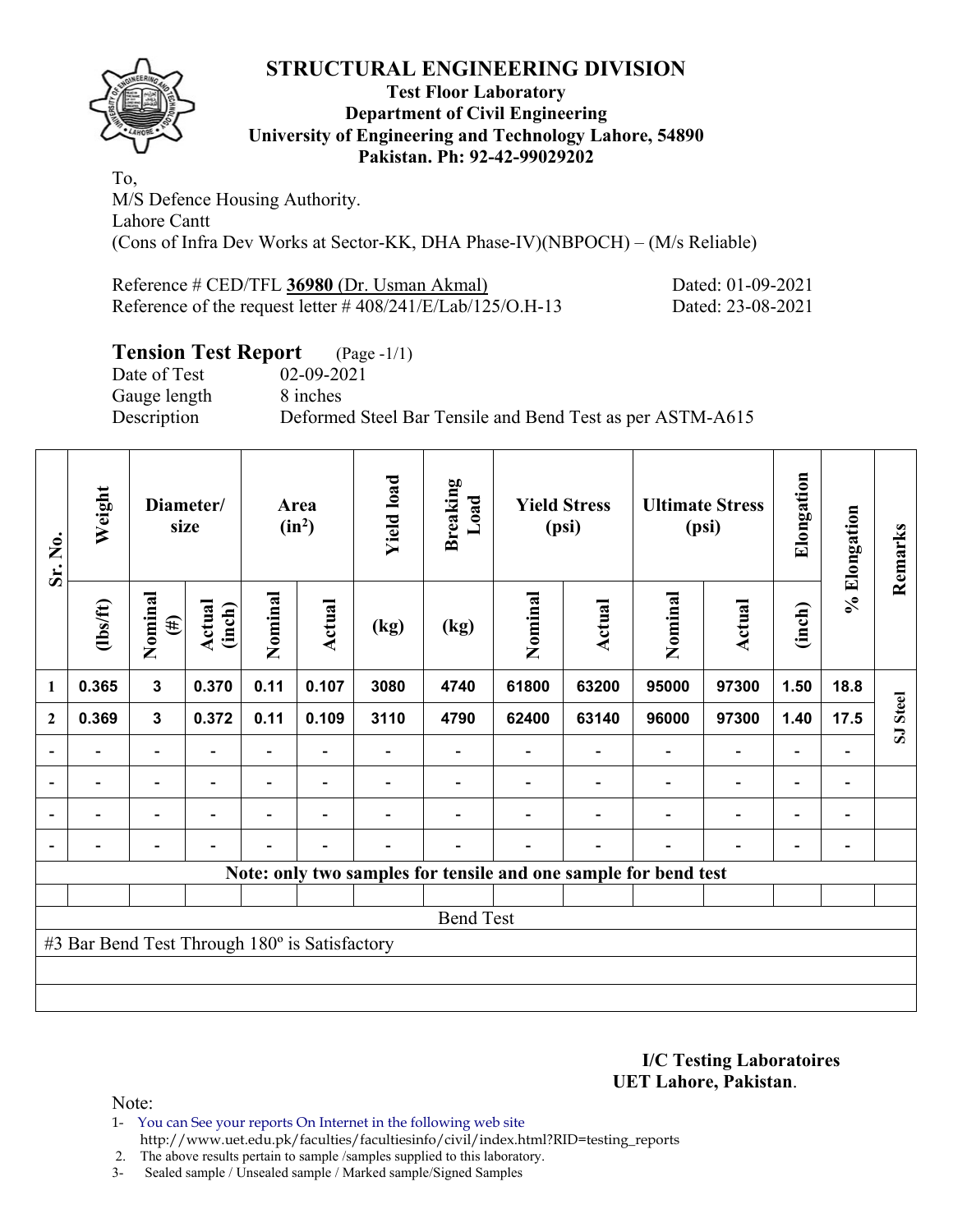![](_page_7_Picture_1.jpeg)

### **Test Floor Laboratory Department of Civil Engineering University of Engineering and Technology Lahore, 54890 Pakistan. Ph: 92-42-99029202**

To, M/S Sui Northern Gas Piplines Limited Lahore (Construction of Domestic Meter Inspection Shop at Faisalabad)

Reference # CED/TFL **36981** (Dr. Usman Akmal) Dated: 01-09-2021 Reference of the request letter # CC/DMIS/FSD Dated: 01-09-2021

# **Tension Test Report** (Page -1/1)

Date of Test 02-09-2021 Gauge length 8 inches Description Deformed Steel Bar Tensile Test as per ASTM-A615

| Sr. No.                  | Weight<br>Diameter/<br><b>Size</b><br>(inch) |                          |                          | Area<br>$(in^2)$         | <b>Yield load</b>        | <b>Breaking</b><br>Load  |                                         | <b>Yield Stress</b><br>(psi) |                          | <b>Ultimate Stress</b><br>(psi) | Elongation               | % Elongation             | Remarks        |  |
|--------------------------|----------------------------------------------|--------------------------|--------------------------|--------------------------|--------------------------|--------------------------|-----------------------------------------|------------------------------|--------------------------|---------------------------------|--------------------------|--------------------------|----------------|--|
|                          | (1bs/ft)                                     | Nominal                  | Actual                   | Nominal                  | Actual                   | (kg)                     | (kg)                                    | Nominal                      | Actual                   | Nominal                         | Actual                   | (inch)                   |                |  |
| 1                        | 0.382                                        | 3/8                      | 0.378                    | 0.11                     | 0.112                    | 3410                     | 4640                                    | 68400                        | 66890                    | 93000                           | 91100                    | 1.40                     | 17.5           |  |
| $\mathbf{2}$             | 0.376                                        | 3/8                      | 0.375                    | 0.11                     | 0.111                    | 3520                     | 4640                                    | 70600                        | 70180                    | 93000                           | 92500                    | 1.40                     | 17.5           |  |
| $\overline{\phantom{a}}$ | $\overline{\phantom{0}}$                     | $\overline{\phantom{a}}$ | $\blacksquare$           | Ξ.                       | $\blacksquare$           | $\overline{\phantom{0}}$ | $\qquad \qquad \blacksquare$            |                              | $\overline{\phantom{0}}$ | $\overline{\phantom{a}}$        | $\overline{\phantom{a}}$ | $\overline{\phantom{a}}$ |                |  |
| $\overline{a}$           | -                                            | $\overline{\phantom{a}}$ | $\overline{\phantom{0}}$ | $\overline{\phantom{0}}$ | $\overline{\phantom{a}}$ | $\overline{\phantom{0}}$ |                                         |                              | $\overline{\phantom{a}}$ | $\blacksquare$                  | $\blacksquare$           | $\overline{\phantom{a}}$ | $\blacksquare$ |  |
| $\overline{a}$           |                                              | -                        |                          | -                        | $\overline{\phantom{0}}$ |                          |                                         |                              |                          | ٠                               | -                        | -                        | -              |  |
| $\qquad \qquad$          |                                              | -                        |                          |                          |                          |                          |                                         |                              |                          |                                 | -                        | -                        | -              |  |
|                          |                                              |                          |                          |                          |                          |                          | Note: only two samples for tensile test |                              |                          |                                 |                          |                          |                |  |
|                          |                                              |                          |                          |                          |                          |                          |                                         |                              |                          |                                 |                          |                          |                |  |
|                          |                                              |                          |                          |                          |                          |                          | <b>Bend Test</b>                        |                              |                          |                                 |                          |                          |                |  |
|                          |                                              |                          |                          |                          |                          |                          |                                         |                              |                          |                                 |                          |                          |                |  |
|                          |                                              |                          |                          |                          |                          |                          |                                         |                              |                          |                                 |                          |                          |                |  |
|                          |                                              |                          |                          |                          |                          |                          |                                         |                              |                          |                                 |                          |                          |                |  |

**I/C Testing Laboratoires UET Lahore, Pakistan**.

Note:

1- You can See your reports On Internet in the following web site http://www.uet.edu.pk/faculties/facultiesinfo/civil/index.html?RID=testing\_reports

2. The above results pertain to sample /samples supplied to this laboratory.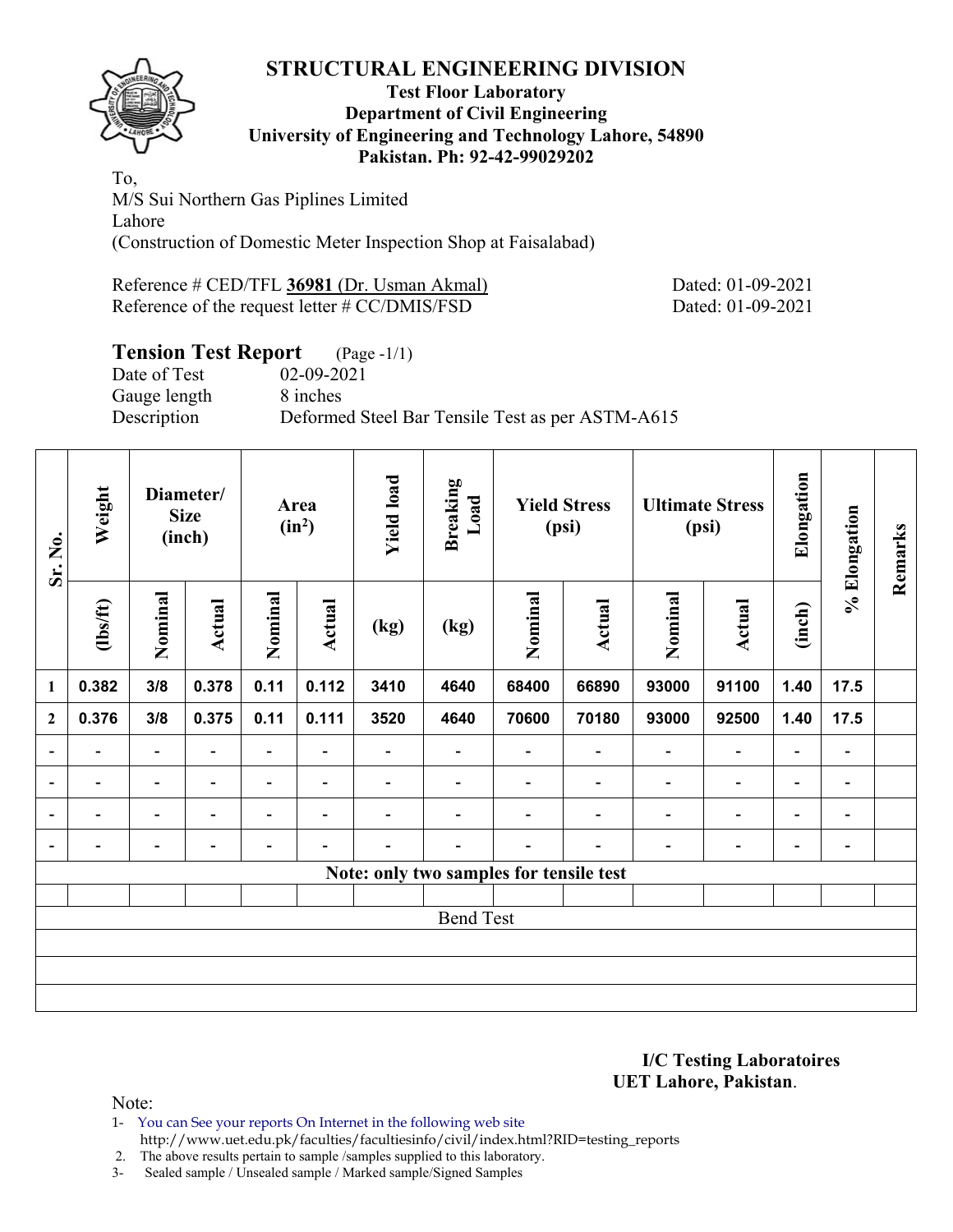![](_page_8_Picture_1.jpeg)

### **Test Floor Laboratory Department of Civil Engineering University of Engineering and Technology Lahore, 54890 Pakistan. Ph: 92-42-99029202**

To, Chief Resident Engineer JIP Consultants Jalalpur Sharif Project Implementation Consultants (PICs) – Jalapur Irrigation Project (JIP) Construction of Jalalpur Irrigation Canal and Its System (RD 225+500 to 379+750) Package-3

| Reference $\#$ CED/TFL 36985 (Dr. Qasim Khan)              | Dated: 02-09-2021 |
|------------------------------------------------------------|-------------------|
| Reference of the request letter $\#$ JIPIC/TECH/P-3/CRE/03 | Dated: 01-09-2021 |

# **Tension Test Report** (Page -1/2)

Date of Test 02-09-2021 Gauge length 8 inches

Description Deformed Steel Bar Tensile and Bend Test as per ASTM-A615

| Sr. No.      | Weight                                        | Diameter/<br><b>Size</b> |                          |                          |                          |      |                                                                 |         | Area<br>$(in^2)$         | <b>Yield load</b>        | <b>Breaking</b><br>Load  |                          | <b>Yield Stress</b><br>(psi) |                  | <b>Ultimate Stress</b><br>(psi) | Elongation | % Elongation | Remarks |
|--------------|-----------------------------------------------|--------------------------|--------------------------|--------------------------|--------------------------|------|-----------------------------------------------------------------|---------|--------------------------|--------------------------|--------------------------|--------------------------|------------------------------|------------------|---------------------------------|------------|--------------|---------|
|              | $\frac{2}{10}$                                | Nominal<br>$(\#)$        | Actual<br>(inch)         | Nominal                  | Actual                   | (kg) | (kg)                                                            | Nominal | Actual                   | Nominal                  | Actual                   | (inch)                   |                              |                  |                                 |            |              |         |
| 1            | 0.384                                         | $\mathbf{3}$             | 0.379                    | 0.11                     | 0.113                    | 3280 | 4740                                                            | 65800   | 64010                    | 95000                    | 92500                    | 1.50                     | 18.8                         |                  |                                 |            |              |         |
| $\mathbf{2}$ | 0.374                                         | 3                        | 0.374                    | 0.11                     | 0.110                    | 3310 | 4810                                                            | 66400   | 66360                    | 96400                    | 96500                    | 1.30                     | 16.3                         | Ittefaq<br>Steel |                                 |            |              |         |
|              |                                               | $\overline{\phantom{0}}$ |                          | $\overline{\phantom{a}}$ |                          |      | $\overline{\phantom{0}}$                                        |         | $\overline{\phantom{a}}$ | $\overline{\phantom{a}}$ | $\overline{a}$           | $\overline{\phantom{a}}$ |                              |                  |                                 |            |              |         |
|              |                                               | $\overline{\phantom{0}}$ | $\overline{\phantom{0}}$ | $\overline{\phantom{0}}$ | $\overline{\phantom{a}}$ |      |                                                                 |         |                          | $\overline{\phantom{0}}$ | $\overline{a}$           | $\overline{a}$           | $\qquad \qquad \blacksquare$ |                  |                                 |            |              |         |
|              |                                               |                          |                          |                          |                          |      |                                                                 |         |                          |                          | $\overline{\phantom{0}}$ | $\overline{\phantom{0}}$ | $\overline{\phantom{0}}$     |                  |                                 |            |              |         |
|              |                                               |                          |                          |                          |                          |      |                                                                 |         |                          |                          |                          |                          |                              |                  |                                 |            |              |         |
|              |                                               |                          |                          |                          |                          |      | Note: only two samples for tensile and one sample for bend test |         |                          |                          |                          |                          |                              |                  |                                 |            |              |         |
|              |                                               |                          |                          |                          |                          |      |                                                                 |         |                          |                          |                          |                          |                              |                  |                                 |            |              |         |
|              |                                               |                          |                          |                          |                          |      | <b>Bend Test</b>                                                |         |                          |                          |                          |                          |                              |                  |                                 |            |              |         |
|              | #3 Bar Bend Test Through 180° is Satisfactory |                          |                          |                          |                          |      |                                                                 |         |                          |                          |                          |                          |                              |                  |                                 |            |              |         |
|              |                                               |                          |                          |                          |                          |      |                                                                 |         |                          |                          |                          |                          |                              |                  |                                 |            |              |         |
|              |                                               |                          |                          |                          |                          |      |                                                                 |         |                          |                          |                          |                          |                              |                  |                                 |            |              |         |

**I/C Testing Laboratoires UET Lahore, Pakistan**.

- 1- You can See your reports On Internet in the following web site http://www.uet.edu.pk/faculties/facultiesinfo/civil/index.html?RID=testing\_reports
- 2. The above results pertain to sample /samples supplied to this laboratory.
- 3- Sealed sample / Unsealed sample / Marked sample/Signed Samples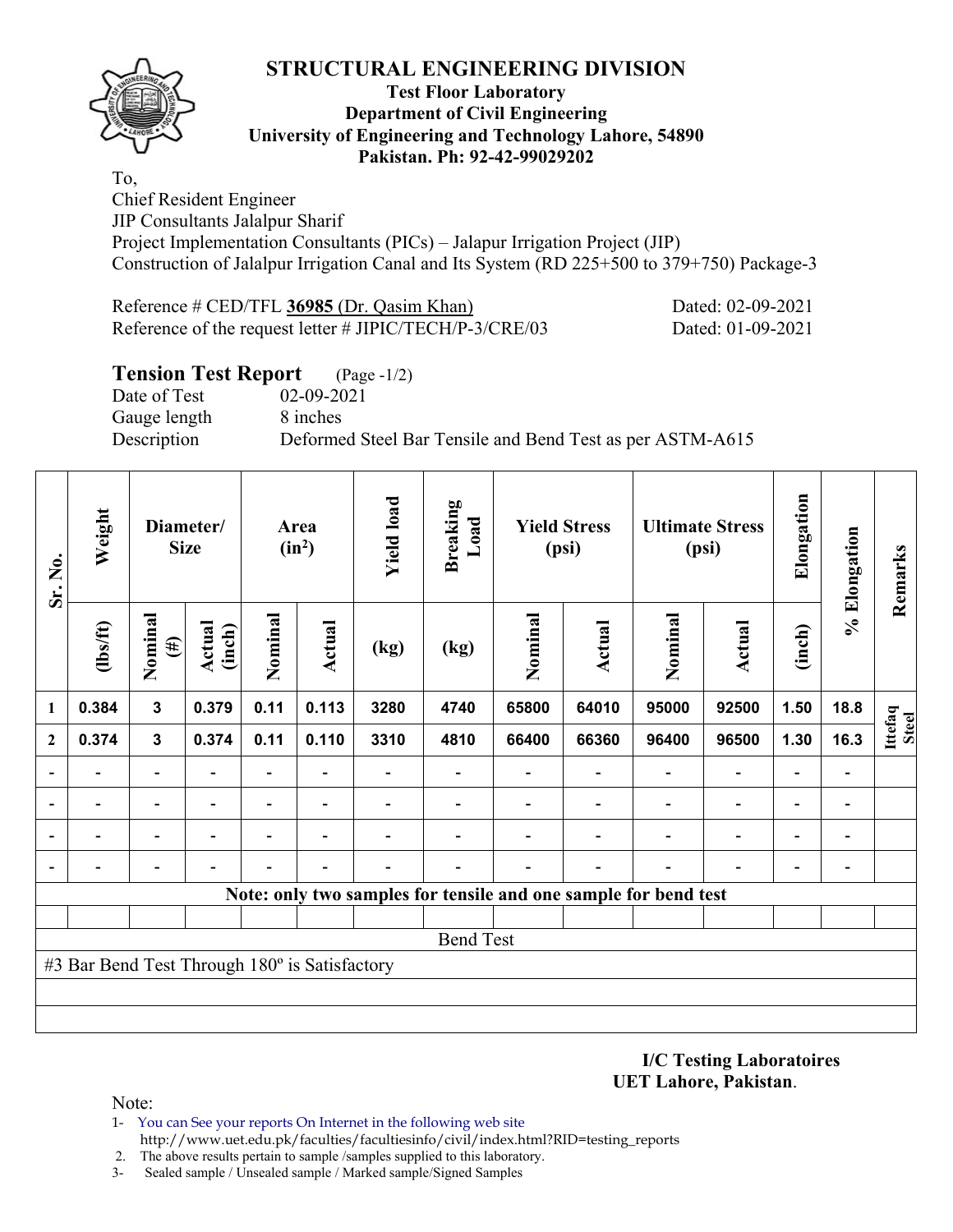![](_page_9_Picture_1.jpeg)

### **Test Floor Laboratory Department of Civil Engineering University of Engineering and Technology Lahore, 54890 Pakistan. Ph: 92-42-99029202**

To, Chief Resident Engineer JIP Consultants Jalalpur Sharif Project Implementation Consultants (PICs) – Jalapur Irrigation Project (JIP) Construction of Jalalpur Irrigation Canal and Its System (RD 225+500 to 379+750) Package-3

| Reference $\#$ CED/TFL 36985 (Dr. Qasim Khan)              | Dated: 02-09-2021 |
|------------------------------------------------------------|-------------------|
| Reference of the request letter $\#$ JIPIC/TECH/P-3/CRE/02 | Dated: 01-09-2021 |

# **Tension Test Report** (Page -2/2)

Date of Test 02-09-2021 Gauge length 8 inches

Description Deformed Steel Bar Tensile and Bend Test as per ASTM-A615

| Sr. No.      | Weight                                         | Diameter/<br><b>Size</b> |                  |                          | Area<br>$(in^2)$         | <b>Yield load</b> | <b>Breaking</b><br>Load      |         | <b>Yield Stress</b><br>(psi) |                                                                 | <b>Ultimate Stress</b><br>(psi) | Elongation               | % Elongation                 | Remarks                 |
|--------------|------------------------------------------------|--------------------------|------------------|--------------------------|--------------------------|-------------------|------------------------------|---------|------------------------------|-----------------------------------------------------------------|---------------------------------|--------------------------|------------------------------|-------------------------|
|              | (lbs/ft)                                       | Nominal<br>$(\#)$        | Actual<br>(inch) | Nominal                  | Actual                   | (kg)              | (kg)                         | Nominal | Actual                       | Nominal                                                         | Actual                          | (inch)                   |                              |                         |
| 1            | 4.263                                          | 10                       | 1.263            | 1.27                     | 1.253                    | 44200             | 57600                        | 76800   | 77740                        | 100000                                                          | 101400                          | 1.40                     | 17.5                         |                         |
| $\mathbf{2}$ | 4.237                                          | 10                       | 1.259            | 1.27                     | 1.245                    | 47200             | 58200                        | 82000   | 83540                        | 101100                                                          | 103100                          | 1.40                     | 17.5                         | Muhghal<br><b>Steel</b> |
|              |                                                | $\overline{\phantom{0}}$ |                  | Ξ.                       | $\overline{\phantom{a}}$ |                   | $\qquad \qquad \blacksquare$ |         | $\overline{\phantom{a}}$     |                                                                 | $\blacksquare$                  | $\overline{\phantom{0}}$ |                              |                         |
|              |                                                |                          |                  | $\qquad \qquad -$        |                          |                   |                              |         |                              |                                                                 | $\overline{a}$                  |                          | $\qquad \qquad \blacksquare$ |                         |
|              |                                                | ٠                        |                  | $\overline{\phantom{0}}$ | $\overline{\phantom{0}}$ |                   |                              |         |                              |                                                                 | $\overline{\phantom{0}}$        | $\overline{\phantom{0}}$ | -                            |                         |
|              |                                                |                          |                  |                          |                          |                   |                              |         |                              |                                                                 |                                 |                          | $\overline{a}$               |                         |
|              |                                                |                          |                  |                          |                          |                   |                              |         |                              | Note: only two samples for tensile and one sample for bend test |                                 |                          |                              |                         |
|              |                                                |                          |                  |                          |                          |                   |                              |         |                              |                                                                 |                                 |                          |                              |                         |
|              |                                                |                          |                  |                          |                          |                   | <b>Bend Test</b>             |         |                              |                                                                 |                                 |                          |                              |                         |
|              | #10 Bar Bend Test Through 180° is Satisfactory |                          |                  |                          |                          |                   |                              |         |                              |                                                                 |                                 |                          |                              |                         |
|              |                                                |                          |                  |                          |                          |                   |                              |         |                              |                                                                 |                                 |                          |                              |                         |
|              |                                                |                          |                  |                          |                          |                   |                              |         |                              |                                                                 |                                 |                          |                              |                         |

**I/C Testing Laboratoires UET Lahore, Pakistan**.

- 1- You can See your reports On Internet in the following web site http://www.uet.edu.pk/faculties/facultiesinfo/civil/index.html?RID=testing\_reports
- 2. The above results pertain to sample /samples supplied to this laboratory.
- 3- Sealed sample / Unsealed sample / Marked sample/Signed Samples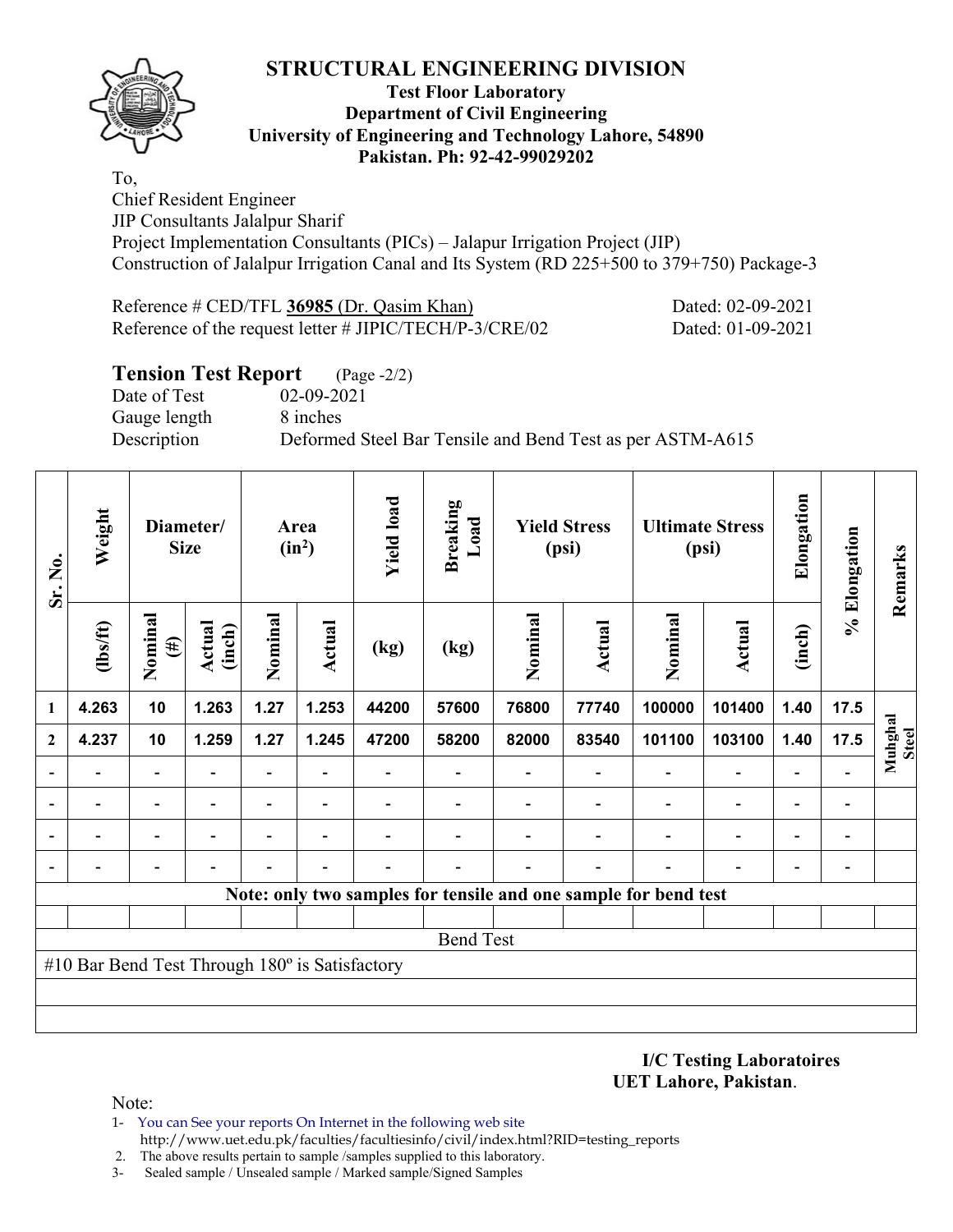![](_page_10_Picture_1.jpeg)

**Test Floor Laboratory Department of Civil Engineering University of Engineering and Technology Lahore, 54890 Pakistan. Ph: 92-42-99029202** 

To, M/S M Aslam & Sons Rawalpindi

| Reference # CED/TFL 36989 (Dr. Qasim Khan) |  |  |
|--------------------------------------------|--|--|
| Reference of the request letter $#$ Nil    |  |  |

Dated: 02-09-2021 Dated: 02-09-2021

## **Tension Test Report** (Page – 1/1) Date of Test 02-09-2021

Description Steel Wire Rope Tensile Test

| Sr. No.      | <b>Nominal</b><br><b>Diameter</b> | <b>Measured weight</b>          | <b>Breaking Load</b> | Remarks / Coil No. |
|--------------|-----------------------------------|---------------------------------|----------------------|--------------------|
|              | (mm)                              | (kg/m)                          | (kg)                 |                    |
| $\mathbf{1}$ | 52                                | 9.808                           | 110400               |                    |
|              |                                   |                                 |                      |                    |
|              |                                   |                                 |                      |                    |
|              |                                   |                                 |                      |                    |
|              |                                   |                                 |                      |                    |
|              |                                   | <b>Only one sample for Test</b> |                      |                    |
|              |                                   |                                 |                      |                    |

**I/C Testing Laboratoires UET Lahore, Pakistan**.

- 1- You can See your reports On Internet in the following web site http://www.uet.edu.pk/faculties/facultiesinfo/civil/index.html?RID=testing\_reports
- 2. The above results pertain to sample /samples supplied to this laboratory.
- 3- Sealed sample / Unsealed sample / Marked sample/Signed Samples